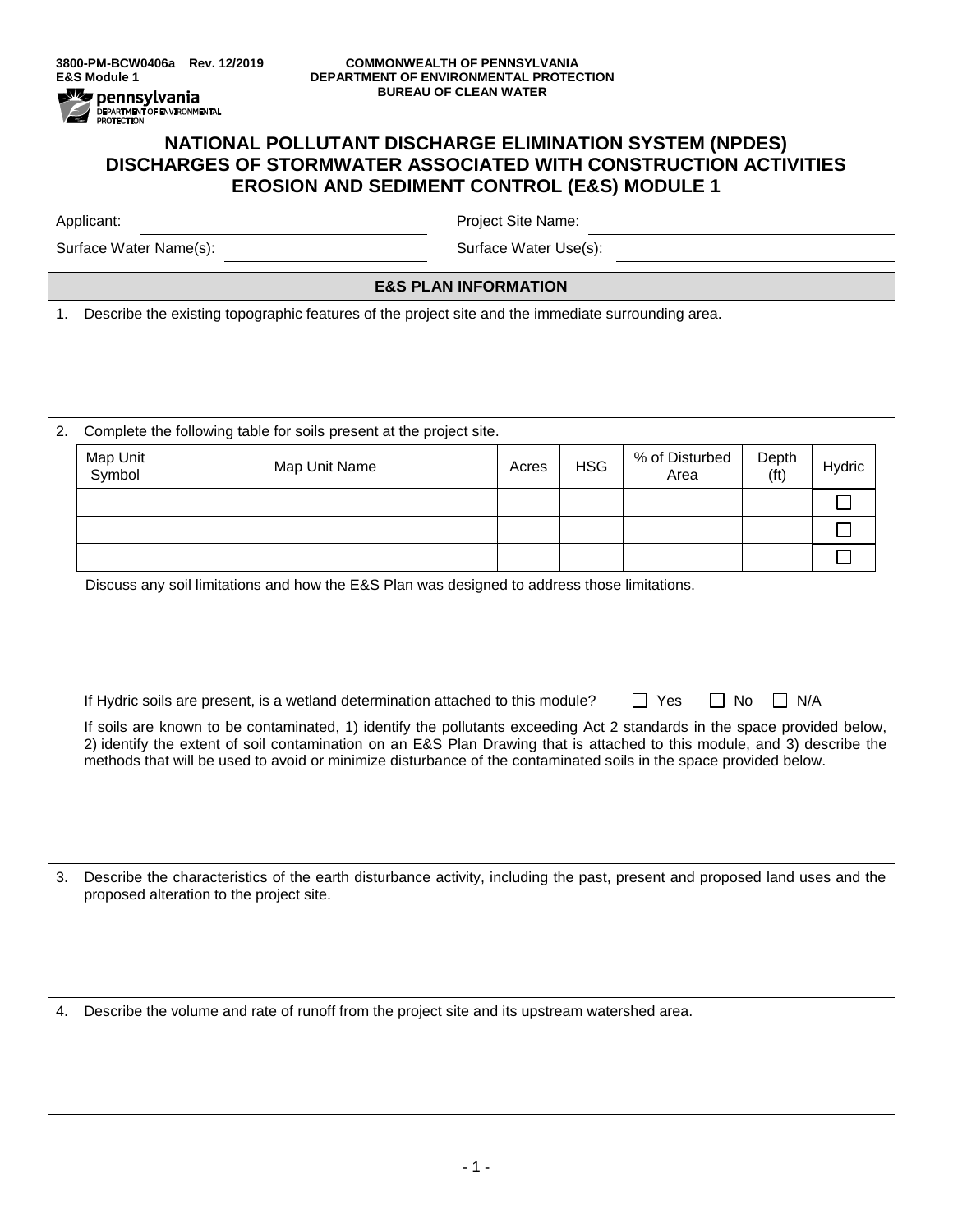| Š<br>Rev<br> |   |
|--------------|---|
| i            | ă |

| Check boxes to indicate all BMPs that will be installed or<br>ιó. |                          |                        | implemented, identify plan numbers for the BMPs, and describe any deviations from the E&S Manual. |
|-------------------------------------------------------------------|--------------------------|------------------------|---------------------------------------------------------------------------------------------------|
| E&S BMPs                                                          | Plan No(s)<br>Identified | Plan No(s).<br>for O&M | Deviation(s) from E&S Manual                                                                      |
| Rock Construction Entrance                                        |                          |                        |                                                                                                   |
| Rock Construction Entrance with Wash Rack                         |                          |                        |                                                                                                   |
| Rumble Pad                                                        |                          |                        |                                                                                                   |
| Wheel Wash                                                        |                          |                        |                                                                                                   |
| Temporary and Permanent Access Roads                              |                          |                        |                                                                                                   |
| Waterbar                                                          |                          |                        |                                                                                                   |
| Broad-based Dip                                                   |                          |                        |                                                                                                   |
| Open-top Culvert                                                  |                          |                        |                                                                                                   |
| Water Deflector                                                   |                          |                        |                                                                                                   |
| Roadside Ditch                                                    |                          |                        |                                                                                                   |
| Ditch Relief Culvert                                              |                          |                        |                                                                                                   |
| Turnout                                                           |                          |                        |                                                                                                   |
| Compost Sock Sediment Trap                                        |                          |                        |                                                                                                   |
| Temporary Stream Crossing                                         |                          |                        |                                                                                                   |
| Temporary Wetland Crossing                                        |                          |                        |                                                                                                   |
| Turbidity Barrier (Silt Curtain)                                  |                          |                        |                                                                                                   |
| Dewatering Work Areas                                             |                          |                        |                                                                                                   |
| Pumped Water Filter Bag                                           |                          |                        |                                                                                                   |
| Sump Pit                                                          |                          |                        |                                                                                                   |
| Waste Management                                                  |                          |                        |                                                                                                   |
| Concrete Washout                                                  |                          |                        |                                                                                                   |
| Compost Filter Sock                                               |                          |                        |                                                                                                   |
| Compost Filter Berm                                               |                          |                        |                                                                                                   |
| Weighted Sediment Filter Tube                                     |                          |                        |                                                                                                   |
| Rock Filter Outlet                                                |                          |                        |                                                                                                   |
| Silt Fence (Filter Fabric Fence)                                  |                          |                        |                                                                                                   |
| Reinforced Silt Fence                                             |                          |                        |                                                                                                   |
| Super Silt Fence (Super Filter Fabric Fence)                      |                          |                        |                                                                                                   |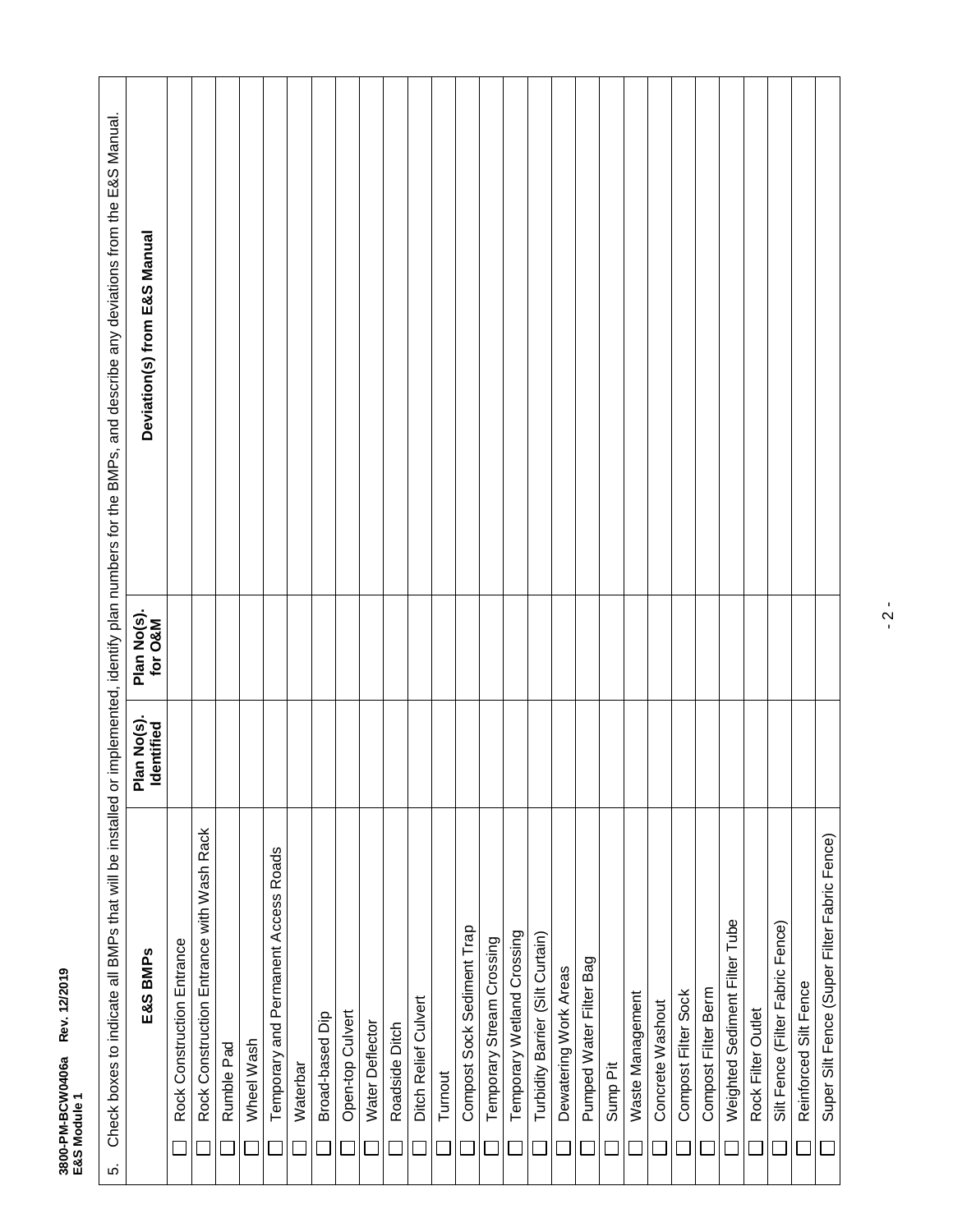## 3800-PM-BCW0406a Rev. 12/2019<br>E&S Module 1 **3800-PM-BCW0406a Rev. 12/2019 E&S Module 1**

| E&S BMPs                        | Plan No(s).<br>Identified | Plan No(s).<br>for O&M | Deviation(s) from E&S Manual |
|---------------------------------|---------------------------|------------------------|------------------------------|
| Sediment Filter Log (Fiber Log) |                           |                        |                              |
| Wood Chip Filter Berm           |                           |                        |                              |
| Straw Bale Barrier              |                           |                        |                              |
| Rock Filter                     |                           |                        |                              |
| Vegetative Filter Strip         |                           |                        |                              |
| Inlet Filter Bag                |                           |                        |                              |
| Stone Inlet Protection          |                           |                        |                              |
| Runoff Conveyance (Channel)     |                           |                        |                              |
| Bench                           |                           |                        |                              |
| Top-of-Slope Berm               |                           |                        |                              |
| Temporary Slope Pipe            |                           |                        |                              |
| Sediment Basin                  |                           |                        |                              |
| Sediment Trap                   |                           |                        |                              |
| Riprap Apron                    |                           |                        |                              |
| Flow Transition Mat             |                           |                        |                              |
| Stilling Basin (Plunge Pool)    |                           |                        |                              |
| Stilling Well                   |                           |                        |                              |
| Energy Dissipater<br>$\Box$     |                           |                        |                              |
| Drop Structure                  |                           |                        |                              |
| Earthen Level Spreader          |                           |                        |                              |
| Structural Level Spreader       |                           |                        |                              |
| Surface Roughening              |                           |                        |                              |
| Vegetative Stabilization        |                           |                        |                              |
| Erosion Control Blanket         |                           |                        |                              |
| Soil Binders                    |                           |                        |                              |
| Sodding                         |                           |                        |                              |
| Cellular Confinement Systems    |                           |                        |                              |
| Alternative:                    |                           |                        |                              |
| Alternative:<br>$\Box$          |                           |                        |                              |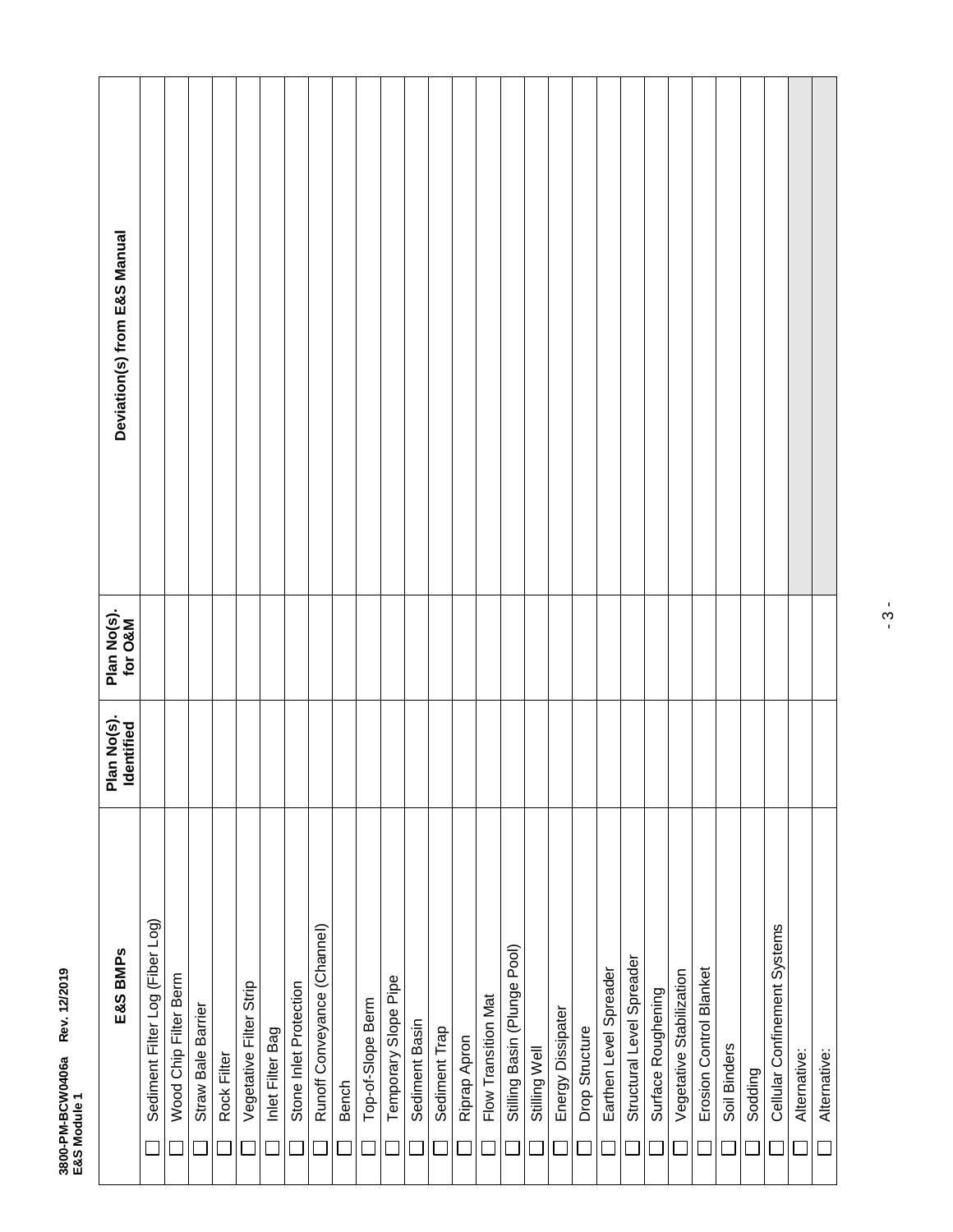3800-PM-BCW0406a Rev. 12/2019<br>E&S Module 1 **3800-PM-BCW0406a Rev. 12/2019 E&S Module 1**

|                  | <b>Figure/Detail</b><br>E&S Manual<br>ġ |                                  |                    |                                                           |                                                            |          |                 |                  |                 |                |                      |                             | <b>Figure/Detail</b><br>E&S Manual<br>ş |                            |                     |                     |                                  |                  |                     |                               |                    |                       |
|------------------|-----------------------------------------|----------------------------------|--------------------|-----------------------------------------------------------|------------------------------------------------------------|----------|-----------------|------------------|-----------------|----------------|----------------------|-----------------------------|-----------------------------------------|----------------------------|---------------------|---------------------|----------------------------------|------------------|---------------------|-------------------------------|--------------------|-----------------------|
|                  | Soil Type in Ditch                      |                                  |                    |                                                           |                                                            |          |                 |                  |                 |                |                      |                             | Height (in)<br><b>Barrier</b>           |                            |                     |                     |                                  |                  |                     |                               |                    |                       |
|                  |                                         |                                  |                    |                                                           |                                                            |          |                 |                  |                 |                |                      |                             |                                         |                            |                     |                     |                                  |                  |                     |                               |                    |                       |
|                  | Diameter<br>Culvert<br>(in)             |                                  |                    |                                                           |                                                            |          |                 |                  |                 |                |                      |                             | Above Barrier (ft)<br>Slope Length      |                            |                     |                     |                                  |                  |                     |                               |                    |                       |
|                  | Drainage (ft)<br>Length of<br>Upslope   |                                  |                    |                                                           |                                                            |          |                 |                  |                 |                |                      |                             | % Slope                                 |                            |                     |                     |                                  |                  |                     |                               |                    |                       |
|                  | Spacing<br>$\widehat{\mathbf{f}}$       |                                  |                    |                                                           |                                                            |          |                 |                  |                 |                |                      |                             | Trap Height<br>(in)                     |                            |                     |                     |                                  |                  |                     |                               |                    |                       |
|                  | % Slope                                 |                                  |                    |                                                           |                                                            |          |                 |                  |                 |                |                      |                             |                                         |                            |                     |                     |                                  |                  |                     |                               |                    |                       |
|                  |                                         |                                  |                    |                                                           |                                                            |          |                 |                  |                 |                |                      |                             | Capacity (cf)<br>Storage                |                            |                     |                     |                                  |                  |                     |                               |                    |                       |
|                  | Width (ft)                              |                                  |                    |                                                           |                                                            |          |                 |                  |                 |                |                      |                             | ίm)                                     |                            |                     |                     |                                  |                  |                     |                               |                    |                       |
|                  | Length<br>$\widehat{\mathbf{f}}$        |                                  |                    |                                                           |                                                            |          |                 |                  |                 |                |                      |                             | Diameter                                |                            |                     |                     |                                  |                  |                     |                               |                    |                       |
|                  | <u>ş</u>                                |                                  |                    |                                                           |                                                            |          |                 |                  |                 |                |                      |                             | DA (ac)                                 |                            |                     |                     |                                  |                  |                     |                               |                    |                       |
| Site Access BMPs | <b>BMP Name</b>                         | Rock Construction Entrance (RCE) | RCE with Wash Rack | Temporary and Permanent Access<br>Roads - Crowned Roadway | Temporary and Permanent Access<br>Roads - Insloped Roadway | Waterbar | Broad-based Dip | Open-top Culvert | Water Deflector | Roadside Ditch | Ditch Relief Culvert | Sediment Barriers / Filters | <b>BMP Name</b>                         | Compost Sock Sediment Trap | Compost Filter Sock | Compost Filter Berm | Silt Fence (Filter Fabric Fence) | Super Silt Fence | Sediment Filter Log | Weighted Sediment Filter Tube | Straw Bale Barrier | Wood Chip Filter Berm |

Table 1 - For PAG-01 applicants, complete the requested information for each selected E&S BMP, where applicable. **Table 1 – For PAG-01 applicants, complete the requested information for each selected E&S BMP, where applicable.**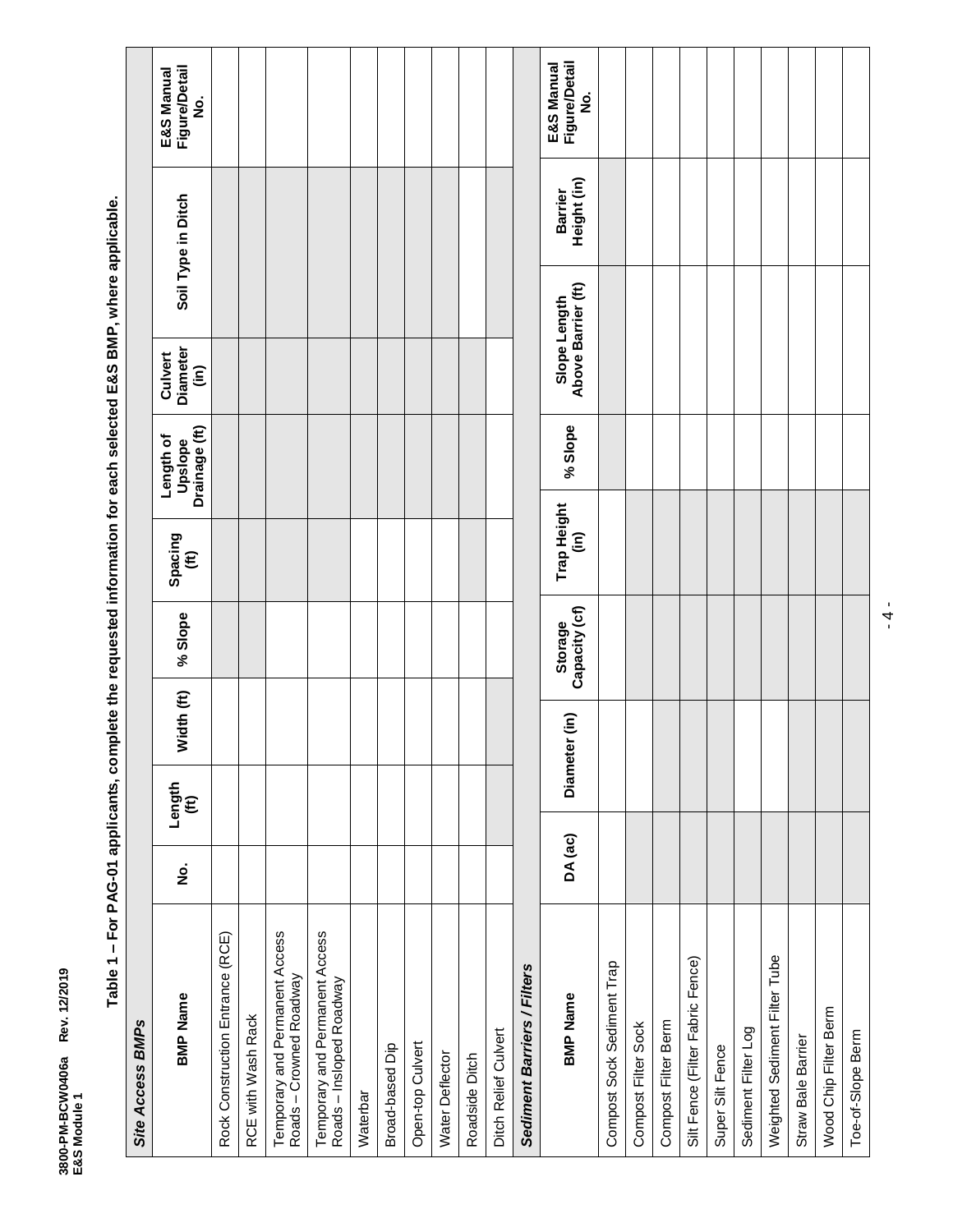3800-PM-BCW0406a Rev. 12/2019<br>E&S Module 1 **3800-PM-BCW0406a Rev. 12/2019 E&S Module 1**

| <b>Runoff Conveyance BMPs</b> |                                                   |                                                 |                                        |                                |                   |                                               |                                    |                       |                       |                                |                              |                                                                              |                        |                                                     |
|-------------------------------|---------------------------------------------------|-------------------------------------------------|----------------------------------------|--------------------------------|-------------------|-----------------------------------------------|------------------------------------|-----------------------|-----------------------|--------------------------------|------------------------------|------------------------------------------------------------------------------|------------------------|-----------------------------------------------------|
| <b>BMP Name</b>               | Temporary                                         | Design<br>Storm                                 | DA (ac)                                |                                | <b>Multiplier</b> | Qr (cfs)                                      | Q (cfs)                            | Manning's<br>c        |                       | (fps)<br>$\geq$<br>(fps)<br>۵q | D (f)                        | d (f)                                                                        | Depth<br>Ratio<br>Flow | <b>Figure/Detail</b><br>E&S Manual<br><u>ہ</u><br>2 |
| Vegetated Channel             |                                                   |                                                 |                                        |                                |                   |                                               |                                    |                       |                       |                                |                              |                                                                              |                        |                                                     |
| Sodded Channel                |                                                   |                                                 |                                        |                                |                   |                                               |                                    |                       |                       |                                |                              |                                                                              |                        |                                                     |
| Riprap Channel                |                                                   |                                                 |                                        |                                |                   |                                               |                                    |                       |                       |                                |                              |                                                                              |                        |                                                     |
| Energy Reduction BMPs         |                                                   |                                                 |                                        |                                |                   |                                               |                                    |                       |                       |                                |                              |                                                                              |                        |                                                     |
| <b>BMP Name</b>               | to Drainage Course (ft)<br>Downstream<br>Distance |                                                 |                                        | Downstream %<br>Slope          |                   | DA (ac)                                       | Discharge<br>(cfs)                 |                       | Depth (ft)<br>Manhole |                                | Diameter (in)<br>Inflow Pipe | Diameter (in)<br><b>Outlet Pipe</b>                                          |                        | <b>Figure/Detail</b><br>E&S Manual<br><u>ہ</u><br>2 |
| Level Spreader                |                                                   |                                                 |                                        |                                |                   |                                               |                                    |                       |                       |                                |                              |                                                                              |                        |                                                     |
| Drop Structure                |                                                   |                                                 |                                        |                                |                   |                                               |                                    |                       |                       |                                |                              |                                                                              |                        |                                                     |
| Stilling Basins / Wells       |                                                   |                                                 |                                        |                                |                   |                                               |                                    |                       |                       |                                |                              |                                                                              |                        |                                                     |
| <b>BMP Name</b>               | Diameter (in)<br>Pipe                             | Discharge (cfs)                                 |                                        | ίm<br>Well                     | <b>Diameter</b>   |                                               | Below Invert (ft)<br>Depth of Well |                       | Basin Depth (ft)      | Median Riprap<br>Size (in)     |                              | to Basin Center<br>Discharge Pipe<br>Distance from<br>$\widehat{\mathbf{f}}$ |                        | <b>Figure/Detail</b><br>E&S Manual<br>o<br>Z        |
| Stilling Basin                |                                                   |                                                 |                                        |                                |                   |                                               |                                    |                       |                       |                                |                              |                                                                              |                        |                                                     |
| Stilling Well                 |                                                   |                                                 |                                        |                                |                   |                                               |                                    |                       |                       |                                |                              |                                                                              |                        |                                                     |
| Other BMPs                    |                                                   |                                                 |                                        |                                |                   |                                               |                                    |                       |                       |                                |                              |                                                                              |                        |                                                     |
| <b>BMP Name</b>               | DA (ac)                                           | <b>Diameter</b><br>Pipe<br>$\widehat{\epsilon}$ | Height<br>Berm<br>$\widehat{\epsilon}$ | Length<br>$\widehat{\epsilon}$ | Slope<br>వ్       | Spacing<br>Vertical<br>$\widehat{\mathbf{f}}$ |                                    | Depth (ft)<br>Channel | Riprap<br>Size        | Thickness<br>Riprap<br>(in)    |                              | Width (ft)<br>Initial                                                        | Width (ft)<br>Terminal | <b>Figure/Detail</b><br>E&S Manual<br>ş             |
| Temporary Slope<br>Pipe       |                                                   |                                                 |                                        |                                |                   |                                               |                                    |                       |                       |                                |                              |                                                                              |                        |                                                     |
| Bench                         |                                                   |                                                 |                                        |                                |                   |                                               |                                    |                       |                       |                                |                              |                                                                              |                        |                                                     |
| Rock Filter                   |                                                   |                                                 |                                        |                                |                   |                                               |                                    |                       |                       |                                |                              |                                                                              |                        |                                                     |
| Riprap Apron                  |                                                   |                                                 |                                        |                                |                   |                                               |                                    |                       |                       |                                |                              |                                                                              |                        |                                                     |

Table 1 - For PAG-01 applicants, complete the requested information for each selected E&S BMP, where applicable. **Table 1 – For PAG-01 applicants, complete the requested information for each selected E&S BMP, where applicable.**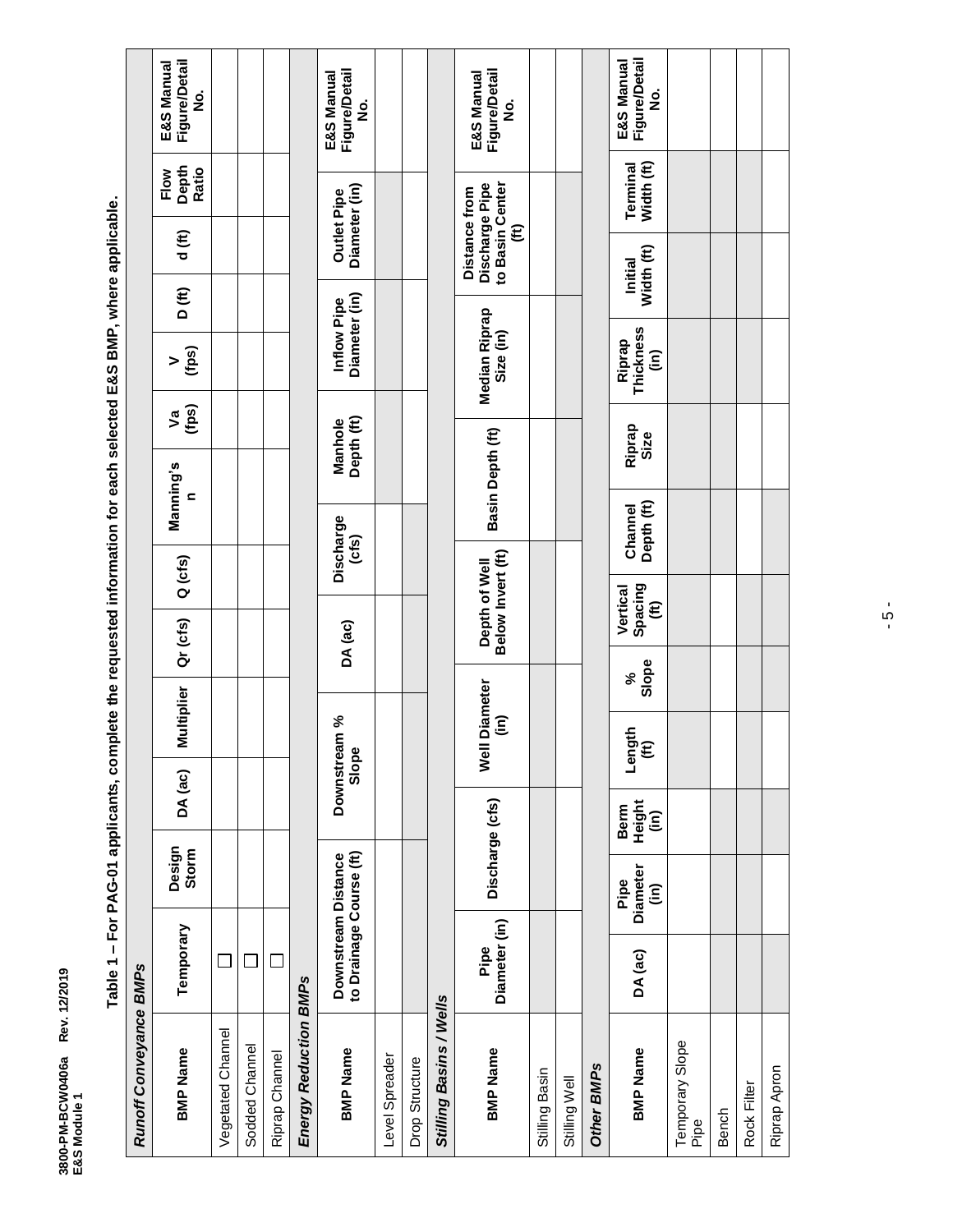| For selected BMPs not identified in Table 1, report the name of the BMP and the Figure or Detail No. from the E&S Manual that<br>will be used for design and implementation (PAG-01 only).                                                                                                                                                                                                                                                                                       |                                                                                                                                                                          |                                                                                                                                                                                                                                                                      |                                            |  |  |  |  |  |  |
|----------------------------------------------------------------------------------------------------------------------------------------------------------------------------------------------------------------------------------------------------------------------------------------------------------------------------------------------------------------------------------------------------------------------------------------------------------------------------------|--------------------------------------------------------------------------------------------------------------------------------------------------------------------------|----------------------------------------------------------------------------------------------------------------------------------------------------------------------------------------------------------------------------------------------------------------------|--------------------------------------------|--|--|--|--|--|--|
| <b>BMP Name</b>                                                                                                                                                                                                                                                                                                                                                                                                                                                                  | <b>E&amp;S Manual</b><br>Figure/Detail No.                                                                                                                               | <b>BMP Name</b>                                                                                                                                                                                                                                                      | <b>E&amp;S Manual</b><br>Figure/Detail No. |  |  |  |  |  |  |
|                                                                                                                                                                                                                                                                                                                                                                                                                                                                                  |                                                                                                                                                                          |                                                                                                                                                                                                                                                                      |                                            |  |  |  |  |  |  |
|                                                                                                                                                                                                                                                                                                                                                                                                                                                                                  |                                                                                                                                                                          |                                                                                                                                                                                                                                                                      |                                            |  |  |  |  |  |  |
|                                                                                                                                                                                                                                                                                                                                                                                                                                                                                  |                                                                                                                                                                          |                                                                                                                                                                                                                                                                      |                                            |  |  |  |  |  |  |
| 6.                                                                                                                                                                                                                                                                                                                                                                                                                                                                               |                                                                                                                                                                          | All applicable Standard E&S Worksheets from Appendix B of the E&S Manual have been completed and are attached.                                                                                                                                                       |                                            |  |  |  |  |  |  |
| 7.                                                                                                                                                                                                                                                                                                                                                                                                                                                                               |                                                                                                                                                                          | Other worksheets or calculations equivalent to Appendix B of the E&S Manual have been completed and are attached.                                                                                                                                                    |                                            |  |  |  |  |  |  |
| 8.<br>functioning of all BMPs.                                                                                                                                                                                                                                                                                                                                                                                                                                                   |                                                                                                                                                                          | Identify the E&S Plan Drawing number(s) that describes the sequence of BMP installation and removal in relation to the<br>scheduling of earth disturbance activities, prior to, during and after earth disturbance activities that ensure the proper                 |                                            |  |  |  |  |  |  |
| 9.                                                                                                                                                                                                                                                                                                                                                                                                                                                                               |                                                                                                                                                                          | Supporting E&S calculations have been completed and are available upon request (PAG-01 only).                                                                                                                                                                        |                                            |  |  |  |  |  |  |
| 10. $\square$                                                                                                                                                                                                                                                                                                                                                                                                                                                                    | Supporting E&S calculations are attached to the NOI/application.                                                                                                         |                                                                                                                                                                                                                                                                      |                                            |  |  |  |  |  |  |
| 11.1                                                                                                                                                                                                                                                                                                                                                                                                                                                                             | Plan drawings consist of standard Figures/Construction Details in E&S Manual (PAG-01 only).                                                                              |                                                                                                                                                                                                                                                                      |                                            |  |  |  |  |  |  |
| 12.                                                                                                                                                                                                                                                                                                                                                                                                                                                                              |                                                                                                                                                                          | Plan drawings have been developed for the project and are attached to the NOI/application.                                                                                                                                                                           |                                            |  |  |  |  |  |  |
| 13.                                                                                                                                                                                                                                                                                                                                                                                                                                                                              |                                                                                                                                                                          | BMPs will be inspected on a weekly basis and after measurable storm events (i.e., at least 0.25 inch).                                                                                                                                                               |                                            |  |  |  |  |  |  |
| application rate, 6) mulch type, 7) mulching rate, and 8) liming rate.                                                                                                                                                                                                                                                                                                                                                                                                           |                                                                                                                                                                          | 14. Identify the following information relating to temporary stabilization measures on an E&S Plan Drawing and identify the<br>Drawing No. below: 1) vegetative species, 2) % pure live seed, 3) seed application rate, 4) fertilizer type, 5) fertilizer            |                                            |  |  |  |  |  |  |
| E&S Plan Drawing No(s).:                                                                                                                                                                                                                                                                                                                                                                                                                                                         |                                                                                                                                                                          |                                                                                                                                                                                                                                                                      |                                            |  |  |  |  |  |  |
| 15. Identify the following information relating to permanent stabilization measures on an E&S Plan Drawing and identify the<br>Drawing No. below: 1) vegetative species, 2) % pure live seed, 3) seed application rate, 4) fertilizer type, 5) fertilizer<br>application rate, 6) mulch type, 7) mulching rate, 8) liming rate, 9) anchor material, 10) anchoring method, 11) rate of anchor<br>material application, 12) topsoil placement depth, and 13) seeding season dates. |                                                                                                                                                                          |                                                                                                                                                                                                                                                                      |                                            |  |  |  |  |  |  |
| E&S Plan Drawing No(s).:                                                                                                                                                                                                                                                                                                                                                                                                                                                         |                                                                                                                                                                          |                                                                                                                                                                                                                                                                      |                                            |  |  |  |  |  |  |
|                                                                                                                                                                                                                                                                                                                                                                                                                                                                                  | 16. Describe the procedures that will be taken to ensure that recycling or disposal of materials associated with or from the<br>project site will be conducted properly. |                                                                                                                                                                                                                                                                      |                                            |  |  |  |  |  |  |
| avoid or minimize potential pollution.                                                                                                                                                                                                                                                                                                                                                                                                                                           |                                                                                                                                                                          | 17. Identify the presence of any naturally occurring geologic formations or soil conditions that may have the potential to cause<br>pollution during earth disturbance activities. If such formations or conditions exist, identify BMPs that will be implemented to |                                            |  |  |  |  |  |  |
|                                                                                                                                                                                                                                                                                                                                                                                                                                                                                  |                                                                                                                                                                          | 18. Identify whether the potential exists for thermal impacts to surface waters from the earth disturbance activity.<br>potential exists, identify BMPs that will be implemented to avoid, minimize, or mitigate potential thermal impacts.                          | If such                                    |  |  |  |  |  |  |